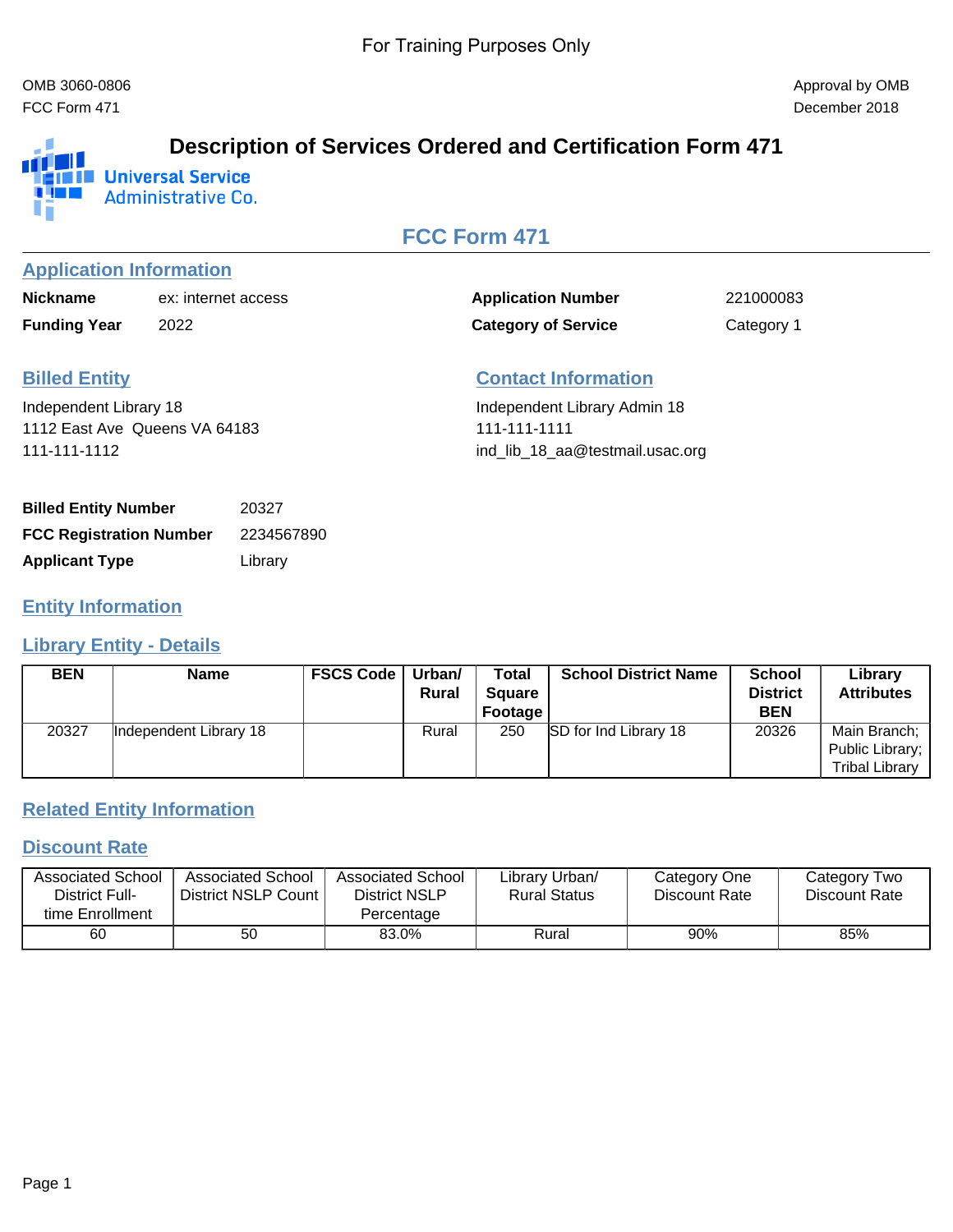#### **Funding Request for FRN #2299000091**

**Funding Request Nickname:** internet access

**Service Type:** Data Transmission and/or Internet Access

#### **Agreement Information - Month-to-Month**

| <b>Establishing FCC Form 470</b>                                  | 220000309 | <b>Account Number</b>       | 1111                                                           |
|-------------------------------------------------------------------|-----------|-----------------------------|----------------------------------------------------------------|
| Was an FCC Form 470 posted Yes<br>for the product and/or services |           | <b>Service Provider</b>     | <b>USAC Service Provider</b><br>Organization 1 (SPN: 14010001) |
| you are requesting?                                               |           | When will the services end? | June 30, 2023                                                  |
| How many bids were received 2<br>for this contract?               |           |                             |                                                                |
|                                                                   |           |                             |                                                                |

**What is the service start date?** July 01, 2022

#### **Pricing Confidentiality**

**Is there a statute, rule, or other restriction which prohibits publication of the specific pricing information for this contract?** No

**Narrative** 5 Gbps Dedicated Internet for Library use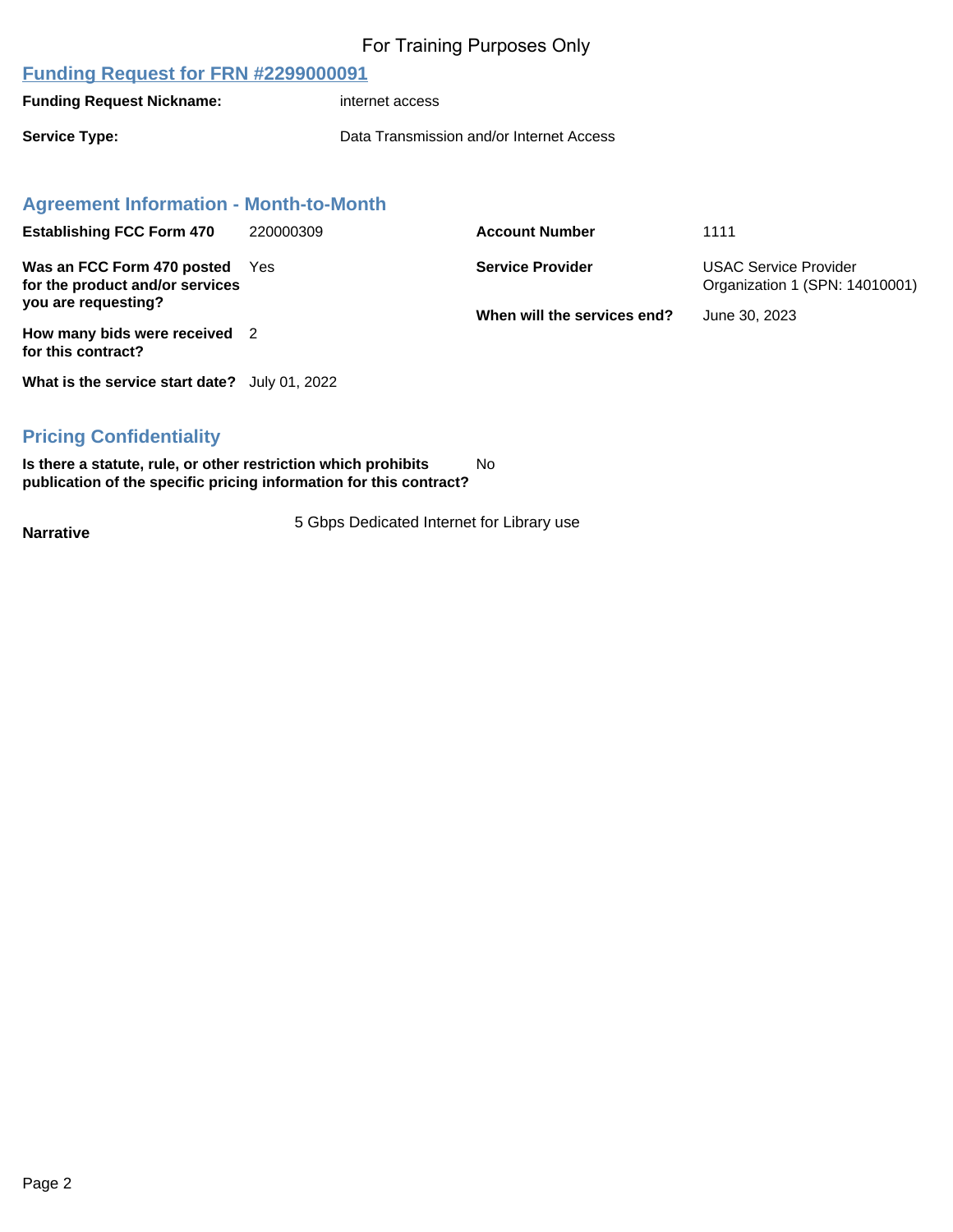### **Line Item # 2299000091.001**

# **Product and Service Details**

| <b>Purpose</b>                                                                           | Provider |          | Internet access service that includes a connection from any applicant site directly to the Internet Service                       |          |
|------------------------------------------------------------------------------------------|----------|----------|-----------------------------------------------------------------------------------------------------------------------------------|----------|
| <b>Function</b>                                                                          | Fiber    |          |                                                                                                                                   |          |
| <b>Type of Connection</b>                                                                | Ethernet |          |                                                                                                                                   |          |
| <b>Bandwidth Speed</b>                                                                   |          |          |                                                                                                                                   |          |
| <b>Upload Speed</b>                                                                      |          | 5.0 Gbps | <b>Download Speed</b>                                                                                                             | 5.0 Gbps |
| <b>Connection Information</b>                                                            |          |          |                                                                                                                                   |          |
| Does this include firewall services?                                                     |          | No.      | Is this a connection between eligible schools,<br>libraries and NIFs (i.e., a connection that provides a<br>"Wide area network")? | No.      |
| Is this a direct connection to a single school,<br>library or a NIF for Internet access? |          | Yes      |                                                                                                                                   |          |

## **Cost Calculation for FRN Line Item # 2299000091.001**

| <b>Monthly Cost</b>                      |                | <b>One-Time Cost</b>                             |                |
|------------------------------------------|----------------|--------------------------------------------------|----------------|
| <b>Monthly Recurring Unit Cost</b>       | \$3,000.00     | <b>One-time Unit Cost</b>                        | \$0.00         |
| Monthly Recurring Unit Ineligible        | $-$ \$0.00     | One-time Ineligible Unit Costs                   | $-$ \$0.00     |
| Costs                                    |                | One-time Eligible Unit Cost                      | $= $0.00$      |
| Monthly Recurring Unit Eligible<br>Costs | $= $3,000.00$  | One-time Quantity                                | $\times 0$     |
| <b>Monthly Quantity</b>                  | x <sub>1</sub> | <b>Total Eligible One-time Costs</b>             | $= $0.00$      |
| Total Monthly Eligible Recurring         | $=$ \$3,000.00 |                                                  |                |
| Costs                                    |                | Summary                                          |                |
| <b>Months of Service</b>                 | x 12           | <b>Total Eligible Recurring Costs</b>            | \$36,000.00    |
| <b>Total Eligible Recurring Costs</b>    | $= $36,000.00$ | <b>Total Eligible One-time Costs</b>             | $+$ \$0.00     |
|                                          |                | Pre-Discount Extended Eligible<br>Line Item Cost | $= $36,000.00$ |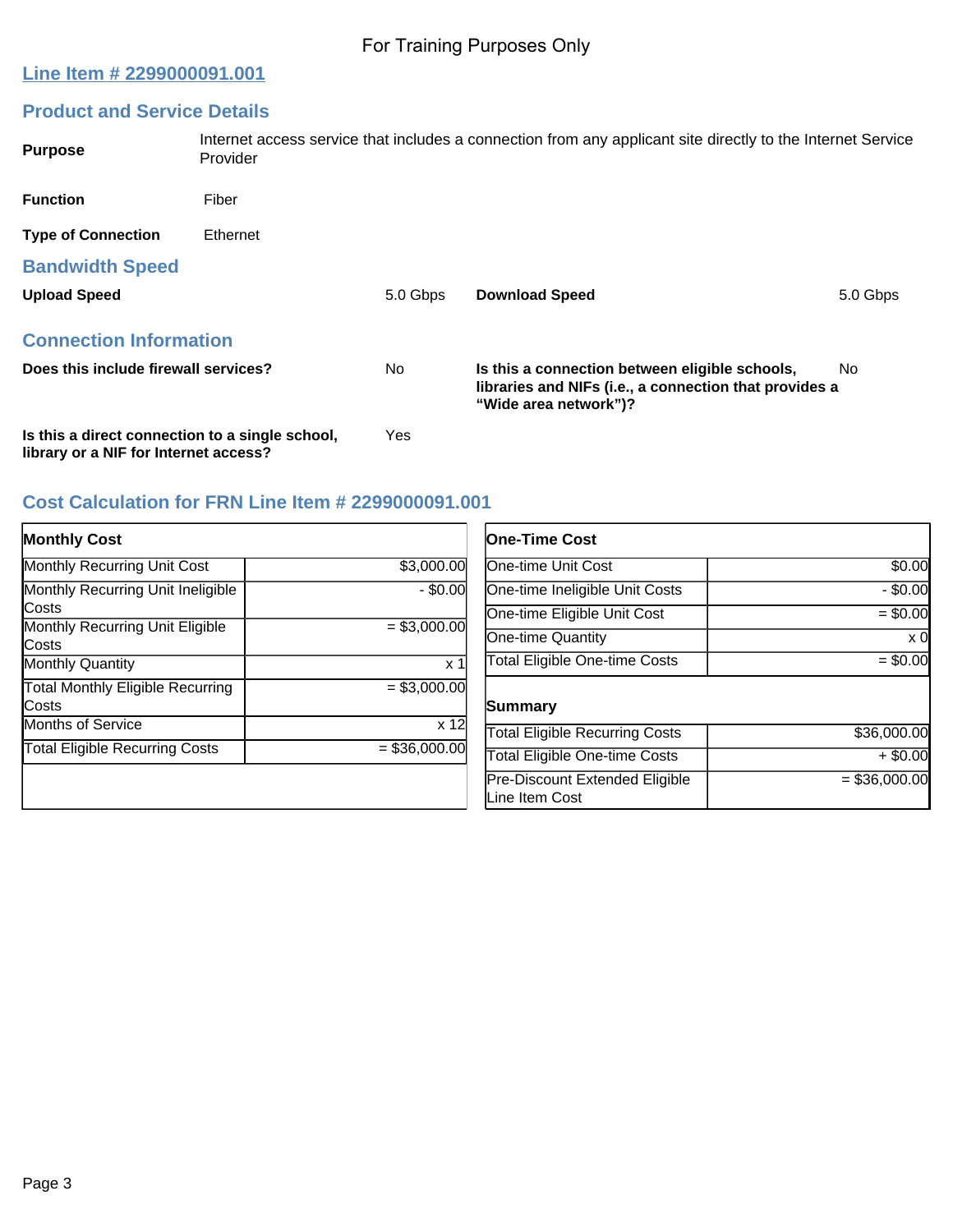# **Recipients of Services**

|            | .                                                         |
|------------|-----------------------------------------------------------|
| <b>BEN</b> | me                                                        |
| 20327      | วrarv<br>ונונ<br>10<br>.<br>⊶י<br>$-$<br>$\sim$<br>$\sim$ |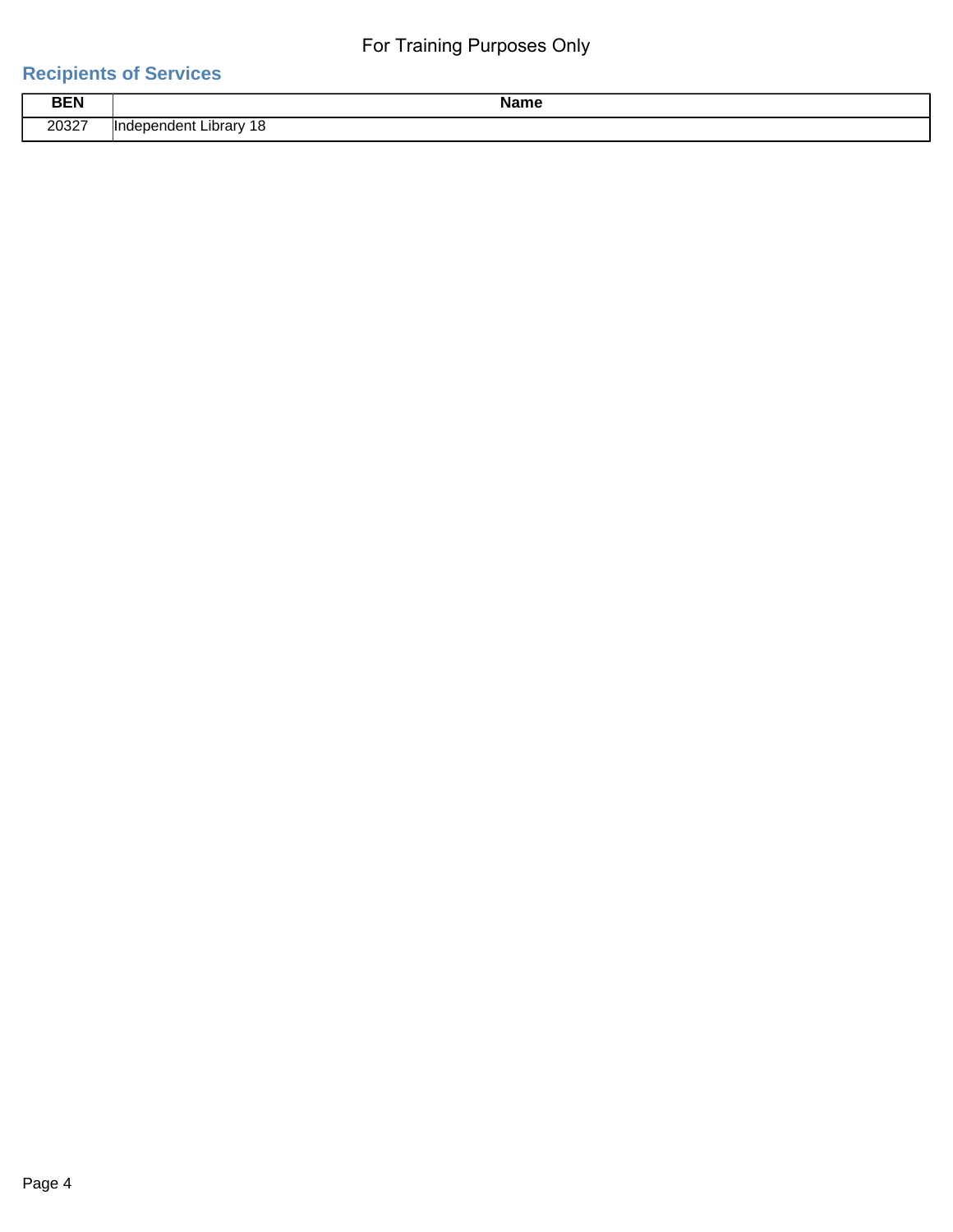# **FRN Calculation for FRN #2299000091**

| <b>Monthly Charges</b>                                         |                 |
|----------------------------------------------------------------|-----------------|
| <b>Total Monthly Recurring Charges</b>                         | \$3,000.00      |
| <b>Total Monthly Ineligible Charges</b>                        | $-$ \$0.00      |
| <b>Total Monthly Eligible Charges</b>                          | $= $3,000.00$   |
| <b>Total Number of Months of</b><br>Service                    | x 12            |
| <b>Total Eligible Pre-Discount</b><br><b>Recurring Charges</b> | $=$ \$36,000.00 |

| <b>Total Requested Amount</b>                           |                |
|---------------------------------------------------------|----------------|
| Total Eligible Pre-Discount<br><b>Recurring Charges</b> | \$36,000.00    |
| Total Eligible Pre-Discount One-<br>Time Charges        | $+$ \$0.00     |
| <b>Total Pre-Discount Charges</b>                       | $= $36,000.00$ |
| Discount Rate                                           | 90%            |
| <b>Funding Commitment Request</b>                       | $= $32,400.00$ |

#### **One-Time Charges** Total One-Time Charges **\$0.00** Total Ineligible One-Time **Charges**  $-$  \$0.00 Total Eligible Pre-Discount One-Time Charges  $= $0.00$

| Page 5 |  |
|--------|--|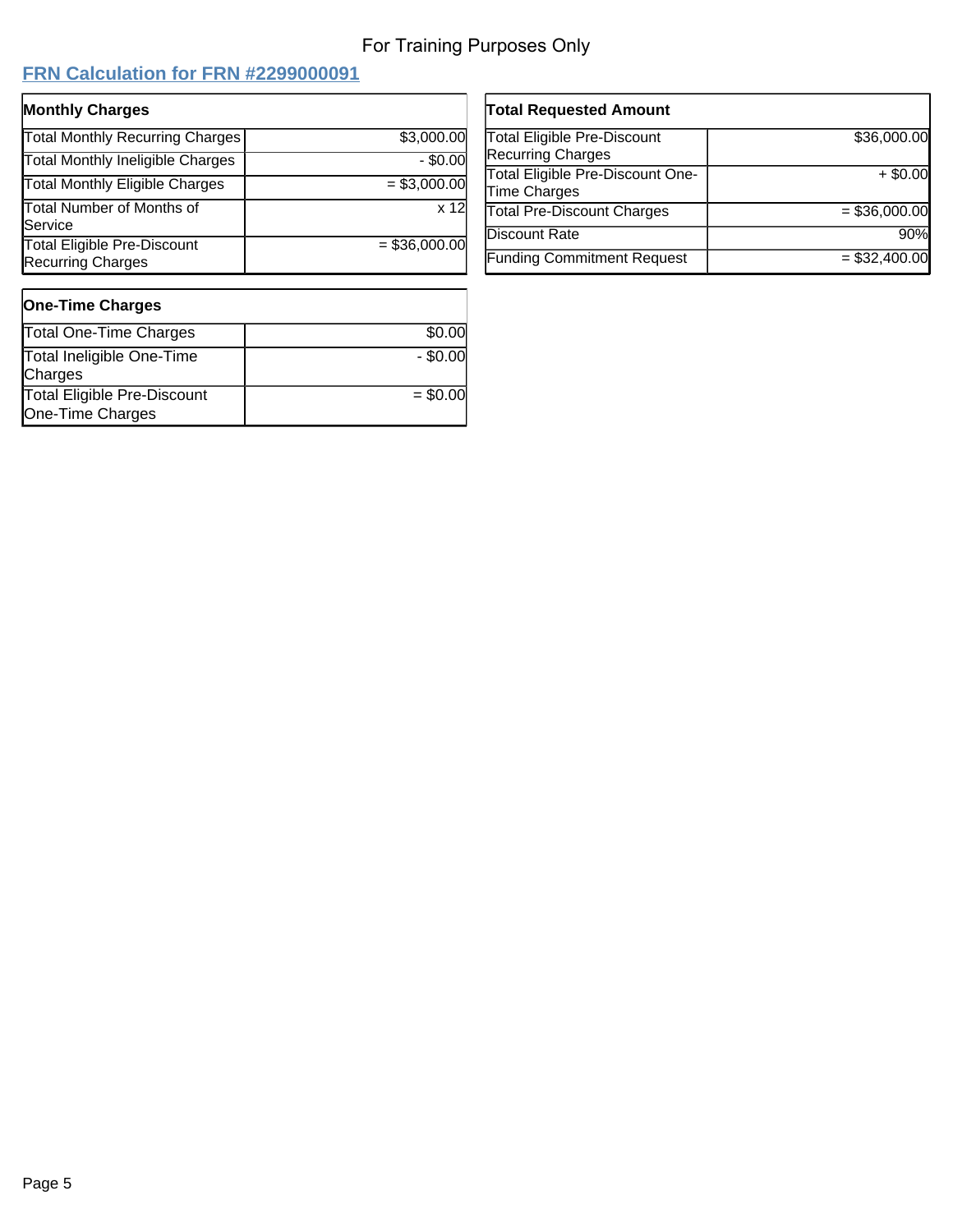## **Certifications**

I certify that the entities listed in this application are eligible for support because they are libraries or library consortia eligible for assistance from a State library administrative agency under the Library Services and Technology Act of 1996 that do not operate as for-profit businesses and whose budgets are completely separate from any schools, including, but not limited to, elementary, secondary schools, colleges, or universities.

I certify that the entity I represent or the entities listed on this application have secured access, separately or through this program, to all of the resources, including computers, training, software, internal connections, maintenance, and electrical capacity, necessary to use the services purchased effectively. I recognize that some of the aforementioned resources are not eligible for support. I certify that the entities I represent or the entities listed on this application have secured access to all of the resources to pay the discounted charges for eligible services from funds to which access has been secured in the current funding year. I certify that the Billed Entity will pay the non-discount portion of the cost of the goods and services to the service provider(s).

#### **Total Funding Summary**

#### **Below is a summary of the total line item costs on this FCC Form 471:**

| <b>Summary</b>                                                                                                                                                                           |             |
|------------------------------------------------------------------------------------------------------------------------------------------------------------------------------------------|-------------|
| Total funding year pre-discount eligible amount on this FCC Form<br>471                                                                                                                  | \$36,000.00 |
| Total funding commitment request amount on this FCC Form 471                                                                                                                             | \$32,400.00 |
| Total applicant non-discount share of the eligible amount                                                                                                                                | \$3,600.00  |
| Total budgeted amount allocated to resources not eligible for E-rate<br>support                                                                                                          | \$0.00      |
| Total amount necessary for the applicant to pay the non-discount<br>share of eligible and any ineligible amounts                                                                         | \$3,600.00  |
| Are you receiving any of the funds directly from a service provider<br>listed on any of the FCC Forms 471 filed by this Billed Entity for this<br>funding year?                          | No.         |
| Has a service provider listed on any of the FCC Forms 471 filed by<br>this Billed Entity for this funding year assited you in locating funds<br>needed to pay your non-discounted share? | No.         |

I certify an FCC Form 470 was posted and that any related RFP was made available for at least 28 days before considering all bids received and selecting a service provider. I certify that all bids submitted were carefully considered and the most cost-effective service offering was selected, with price being the primary factor considered, and is the most cost-effective means of meeting educational needs and technology goals.

I certify that the entity responsible for selecting the service provider(s) has reviewed all applicable FCC, state, and local procurement/competitive bidding requirements and that the entity or entities listed on this application have complied with them.

I certify that the services the applicant purchases at discounts provided by 47 U.S.C. § 254 will be used primarily for educational purposes, see 47 C.F.R. § 54.500 and will not be sold, resold or transferred in consideration for money or any other thing of value, except as permitted by the Commission's rules at 47 C.F.R. § 54.513. Additionally, I certify that the entity or entities listed on this application have not received anything of value or a promise of anything of value, as prohibited by the Commission's rules at 47 C.F.R. § 54.503(d), other than services and equipment sought by means of this form, from the service provider, or any representative or agent thereof or any consultant in connection with this request for services.

I certify that I and the entity(ies) I represent have complied with all program rules and I acknowledge that failure to do so may result in denial of discount funding and/or cancellation of funding commitments. There are signed contracts or other legally binding agreements covering all of the services listed on this FCC Form 471 except for those services provided under non-contracted tariffed or month-to-month arrangements. I acknowledge that failure to comply with program rules could result in civil or criminal prosecution by the appropriate law enforcement authorities.

I acknowledge that the discount level used for shared services is conditional, for future years, upon ensuring that the most disadvantaged schools and libraries that are treated as sharing in the service, receive an appropriate share of benefits from those services.

I certify that I will retain required documents for a period of at least 10 years (or whatever retention period is required by the rules in effect at the time of this certification) after the later of the last day of the applicable funding year or the service delivery deadline for the associated funding request. I acknowledge that I may be audited pursuant to participation in the schools and libraries program. I certify that I will retain all documents necessary to demonstrate compliance with the statute and Commission rules regarding the application for, receipt of, and delivery of services receiving schools and libraries discounts, and that if audited, I will make such records available to USAC.

I certify that I am authorized to order telecommunications and other supported services for the eligible entity(ies) listed on this application. I certify that I am authorized to submit this request on behalf of the eligible entity(ies) listed on this application, that I have examined this request, that all of the information on this form is true and correct to the best of my knowledge, that the entities that are receiving discounts pursuant to this application have complied with the terms, conditions and purposes of the program, that no kickbacks were paid to anyone and that false statements on this form can be punished by fine or forfeiture under the Communications Act, 47 U.S.C. §§ 502, 503(b), or fine or imprisonment under Title 18 of the United States Code, 18 U.S.C. § 1001 and civil violations of the False Claims Act.

I acknowledge that FCC rules provide that persons who have been convicted of criminal violations or held civilly liable for certain acts arising from their participation in the schools and libraries support mechanism are subject to suspension and debarment from the program. I will institute reasonable measures to be informed, and will notify USAC should I be informed or become aware that I or any of the entities listed on this application, or any person associated in any way with my entity and/or the entities listed on this application, is convicted of a criminal violation or held civilly liable for acts arising from their participation in the schools and libraries support mechanism.

I certify that if any of the Funding Requests on this FCC Form 471 are for discounts for products or services that contain both eligible and ineligible components, that I have allocated the eligible and ineligible components as required by the Commission's rules at 47 C.F.R. § 54.504.

#### **Notice**